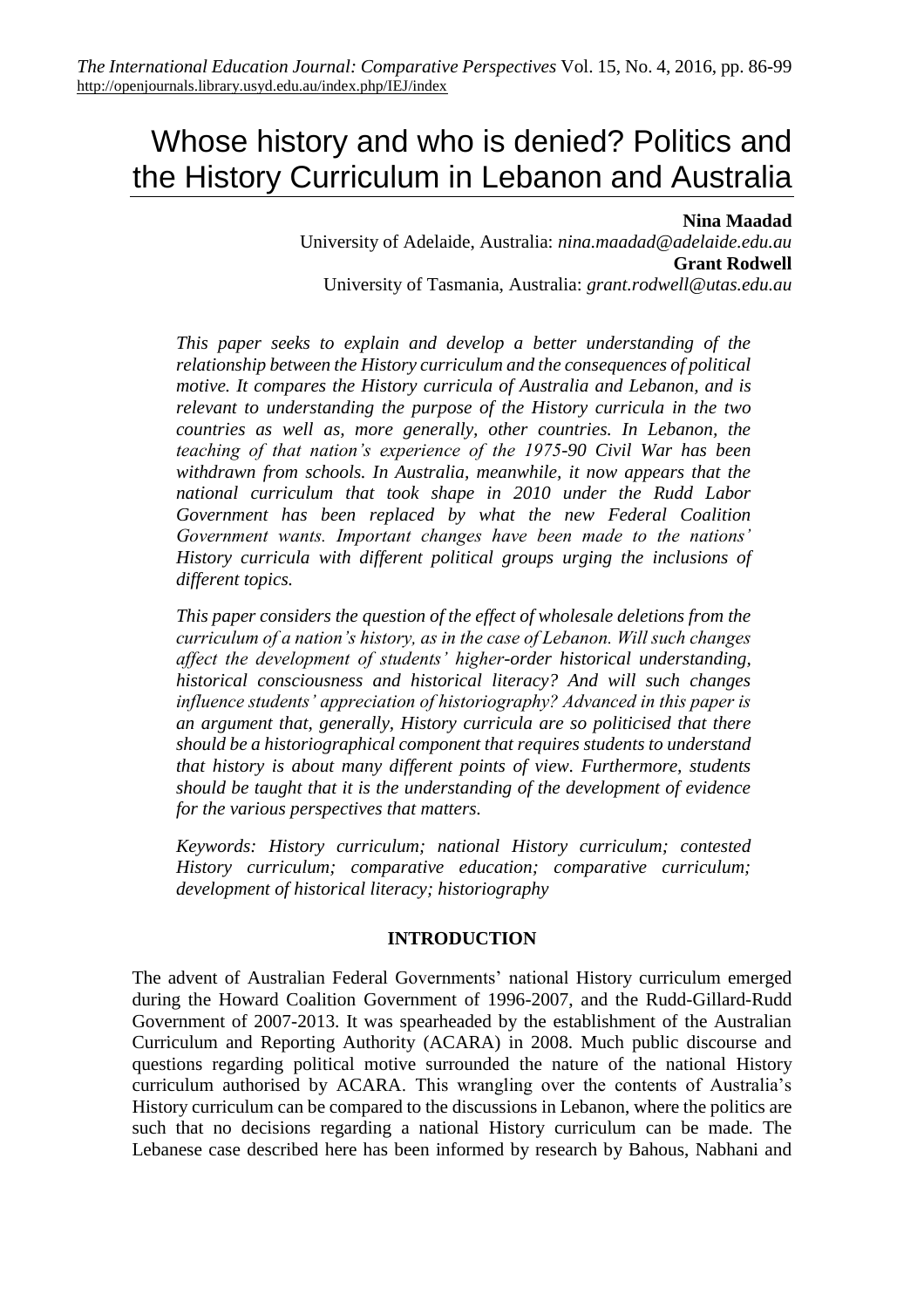Rabo (2013). These authors used curriculum theory as the tool to analyse their data; the same approach is adopted for this current paper. Bahous et al.(2013) were concerned with questions that draw "attention to the tensions between different decision-making levels (international, national, individual schools, local conditions, specific classroom contexts) and different actors (politicians, professionals, citizens in society) and their importance for curriculum issues" (p. 58). In this paper, the Lebanese case is informed by interviews conducted by Maadad in 2013 with Lebanese school principals. The research by Bahous et al. (2013) substantiates Maadad's (2013) findings. Since the demise of the Rudd-Gillard-Rudd Governments following the 2013 election, the veracity of Bahous et al.'s (2013) statement becomes manifest, illustrating the stark contrasts between the issues included in the History curricula of Australian and Lebanese schools.

This paper will proceed with an analysis of the political difficulties and compromises associated with the History curriculum of the two countries and then offer a possible alternative for curriculum policy-makers as well as improved development of historical literacy.

# **A TALE OF TWO COUNTRIES: NATIONAL TIPPING POINTS**

There is symmetry between Lebanon and Australia in respect to national events—national tipping points—which brings issues associated with national History curricula into focus.

For many Lebanese, 13 April 1975 marks one of the darkest dates in the country's history. An attack on a busload of Palestinians in Beirut sparked a civil war that raged for 15 years, leaving some 150,000 people dead, the capital divided along sectarian lines and sections of the country ruined. Maadad (2016) remembers vividly these terrible years and struggles to forget the suffering, confusion and depression that people faced during the brutal war. Maadad adds that 13 April 1975 not only sparked a civil war in Lebanon but completely changed the country's dynamics as a whole, affecting its politics, economy, education, schooling, communities, people and values. Her memories are of being a young child, trapped with her family in their apartment in Beirut, not knowing if they will survive, and later being in their small village amongst family and neighbours living under constant attacks from land, sea and air. She still dreams of sounds of gunshots and bombs exploding around her, mixed with the sounds of people crying, whispering and praying. Even now, Maadad (2016) still experiences fear and anxiety when watching fireworks or fighter jets performing sky shows, and refers to them as moments of embarrassment triggered by the past.

Prior to the civil war, Lebanon enjoyed one of the highest rates of literacy in the Arab world (97%) and, in the late 1980s, the number of students in schools was over 80% (Library of Congress, 2012). Regrettably, the civil war catastrophically affected educational standards and literacy rates. An important reason for the decline in academic standards was the destruction of homes and schools during Israeli raids on Lebanon. Some *350 out of 1,508* schools were destroyed, forcing a great many teachers, professors and educators to migrate overseas (*Agence France Press*, 2006). The destruction of educational infrastructure and the effective end of schooling for Lebanese students made it difficult for many to continue their education, despite being allowed to return to school to achieve a designated educational level during the conflict because some schools were pressured by militias to enrol unqualified students; some were used as distribution centres for humanitarian aid (Mikdadi, 1983); and some were used as centres for the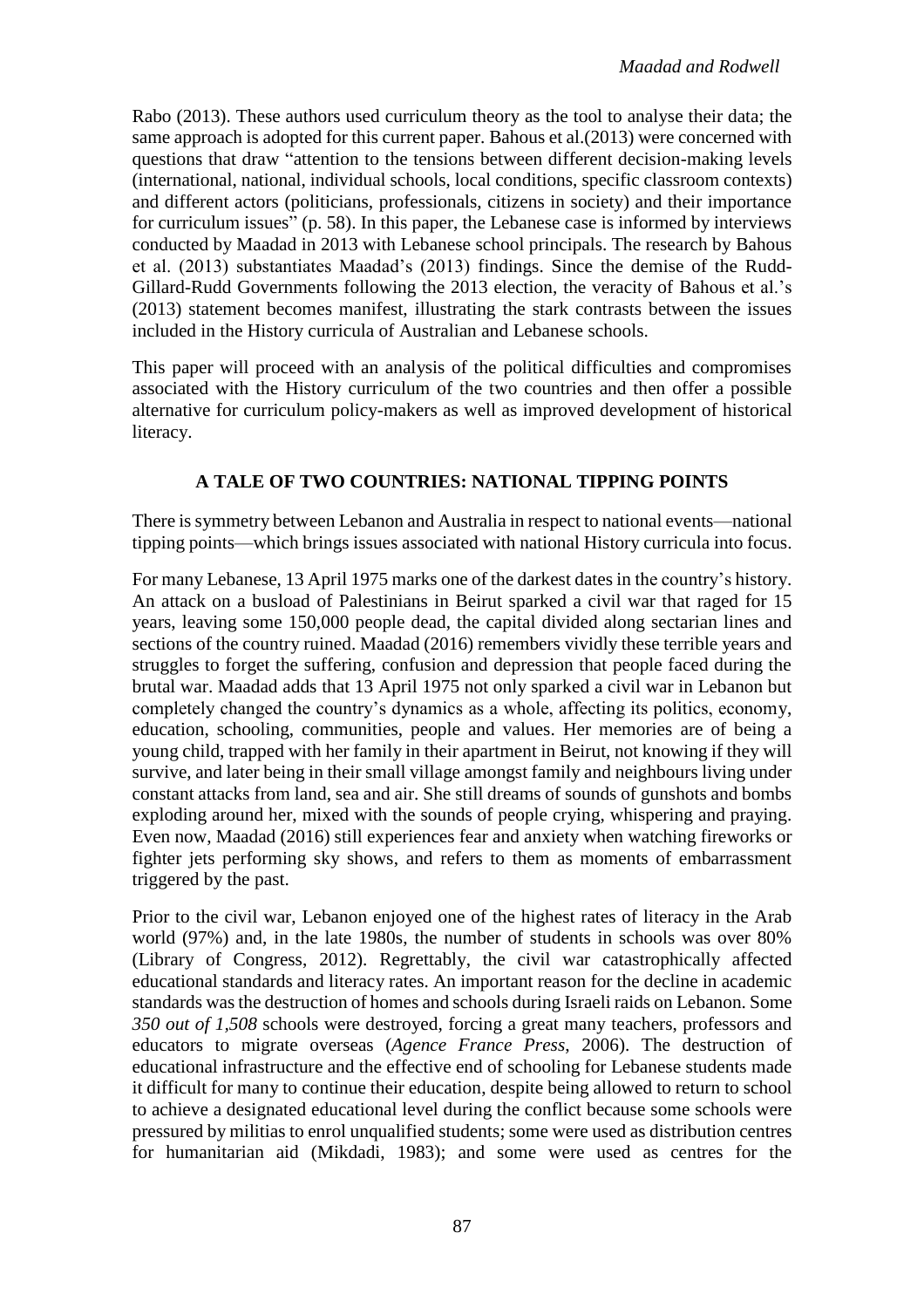dissemination of propaganda and recruitment of young soldiers to various militias (Brett & McCallin, 1996). By contrast, the background to Australia's tipping point may seem less profound: the 9/11 terrorist attacks on New York and Washington. In addition, Prime Minister Howard was motivated to want more teaching of history in schools after the 2002 Bali Bombings and the 2005 "Skips and Lebs" Cronulla riots in Sydney's southern suburbs between young Australians of Anglo-Celtic and those of Lebanese origin (Curthoys, 2006).

#### **THE AUSTRALIAN CASE: POLITICIANS AND POLICY BUREAUCRATS RESPOND**

Howard's approach to the problem of social tensions was to initiate a national History curriculum wherein students would learn about Australian history and the perceived benefits of living in Australia. This was not an approach lost on the incoming Rudd Labor Government; however, the critical issue was whose perspective should the History curriculum include (Guyver, 2011, n.p.). What occurred was that a change in the Australian government from Howard to Rudd brought about a change in emphasis in the Australian History curriculum. Apple's (2004) account of "patriotism, the flag and control of schools" (pp. 164-68) is a revealing account of how politicians seek to control the curriculum of schools in the US. The Howard Government's "functioning flag pole" promotion (discussed further below) is an example of such a desire to influence. Late in 2009 the Rudd Labor Government published its national History curriculum on the back of the initiative begun by the Howard Government, which had determined that History would be a "core" subject alongside English, Mathematics and Science.

In many ways, the Australian History curriculum reflects a triumph of the Centre after a bitter quarrel between Left and Right over the interpretation of Australia's past. Broadly speaking, the two camps were named by each other as "Whitewash" and "Black Armband", with one celebrating the triumph of Western democracy and civilisation, and the other emphasising its drawbacks, especially the History of First Nations Australian-European relations. This was a classic "History wars" scenario, a conflict over school History involving neo-conservative and liberal interpretations of the past, or of approaches to teaching, or both. The public debate has continued from the 1990s to the time of the writing of this paper. At various times, the Australian media weighed in, taking sides on the issue. For example, heading her article "Uncovering history in black and whitewash", Coslovich (2008), in *The Age* [Melbourne], took a "pro-black armband" (pro-First Nations Australian) point of view. *The Australian* (2008), a pro-Conservative Coalition national newspaper responded with an opposing view in an opinion piece labelled "Who's whitewashing the black armband view of history?". [Brantlinger](https://muse.jhu.edu/results?section1=author&search1=Patrick%20Brantlinger) (2004) reviewed academic literary works through to 2004 on this issue in Australian historiography and Taylor (2011) describes the impact of the History Wars on the Australian curriculum.

## **CONTROLLING THE TEACHING OF HISTORY IN LEBANESE SCHOOLS**

Over a decade ago, Wettig wrote, in the Beirut *Daily Star*, that "few issues in Lebanon are as contested as its national history. Every sect has its own version of the civil wars. But the civil wars is not the only points of contention". Indeed, according to Wettig (2004), there is common disagreement about much of Lebanese history: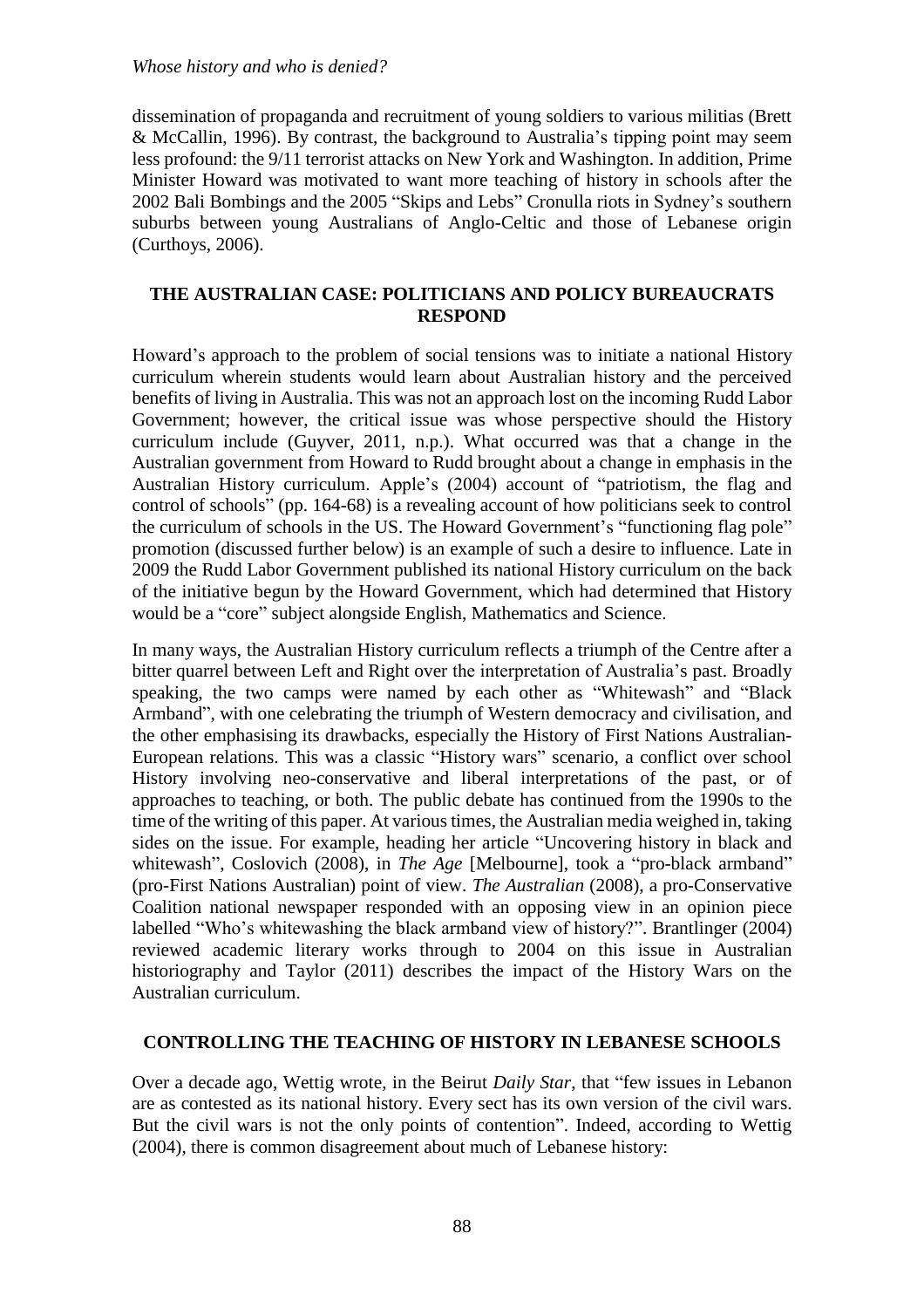"Some call the Phoenicians our ancestors. Others call them the people who were previously in Lebanon. Some say the French were a mandatory power who were here at the request of the Lebanese. Others say they were colonizers," said the CRDP's [Center for Research and Educational Development] former president, Nemer Frayha. "Each textbook interprets the events in 1860 differently," he added, referring to the first civil war between Druze and Christians [1860]. (n.p.)

Wettig (2004) notes: "Masoud Daher, a History professor at the Lebanese University and a member of the committee commissioned to work out the new curriculum, explained further: 'Actually, all historical periods are controversial, even those before Phoenician times'". The black armband versus whitewash controversy in Australian historiography confirms this point. Students in Beirut today give mixed responses about the significance of Lebanon's civil war. For example, Noor El-Hoss, a student in West Beirut's Al Iman School said: "I think it was a very important occasion for Lebanon. But I don't know what happened". A fellow student, Zeina Naous, explained, "We are studying about ... World War Two. We are not studying about the civil war, or what happened to Lebanon" (Maktabi, 2012, n.p.).

The teaching of History in Lebanon is compromised by the fact that more than two decades after the end of the country's civil war, generations of young Lebanese are growing up with little formal education about the conflict. Lebanese society contains many deep divisions, and the country's recent past is widely considered too contentious to examine in depth. In fact, to avoid inflaming old and still deeply felt hostilities, Lebanese History textbooks stop in 1943, the year the country gained independence (Maktabi, 2012). In 2012 the country's Minister of Education, Hassan Diab, blamed this situation on politics: "After more than 20 years . . . the teaching of History in Lebanon remains, as it has always been, subject to the interests of various political groups" (Maktabi, 2012).

The civil war officially ended with the Taif Agreement, also known as the National Reconciliation Accord or "Document of National Accord" signed on 22 October 1989 and ratified by the Lebanese Parliament on 5 November 1989. With reference to education, the most important aspect was the revision of school curricula to emphasize national unity, with a specific focus on Civics and History: 'Revision and development of curricula in such a manner as to strengthen national identity and social integration encourage spiritual and cultural openness.' Unification of textbooks in the two subject matter areas of history and national education (is a must)" (Bashshur, 2005, p. 6.). This same statement marked one of the goals in the *Plan for Educational Revival* approved on 17 August 1994 by the Cabinet of Ministers as a working document. One month later, the Center for Educational Research and Development (CERD), which is responsible for all school curricula, began revising the History curriculum, assembling a team of nearly 350 persons to serve on various committees.

The education system was targeted first, and a new "ladder", focusing on a new framework for education in Lebanon was produced and approved by the Cabinet on 25 October 1995 (see Bashshur, 2005). Soon after, a plan with specific curriculum targets for various school levels was completed. Subject matter committees began working on revisions and writing new material; committees for all subjects were appointed and approved. However, the subject matter of History was singled out and delegated to a special committee, composed of people representing various religious/political groups. Rumours leaked out concerning arguments and conflicts among its members, and about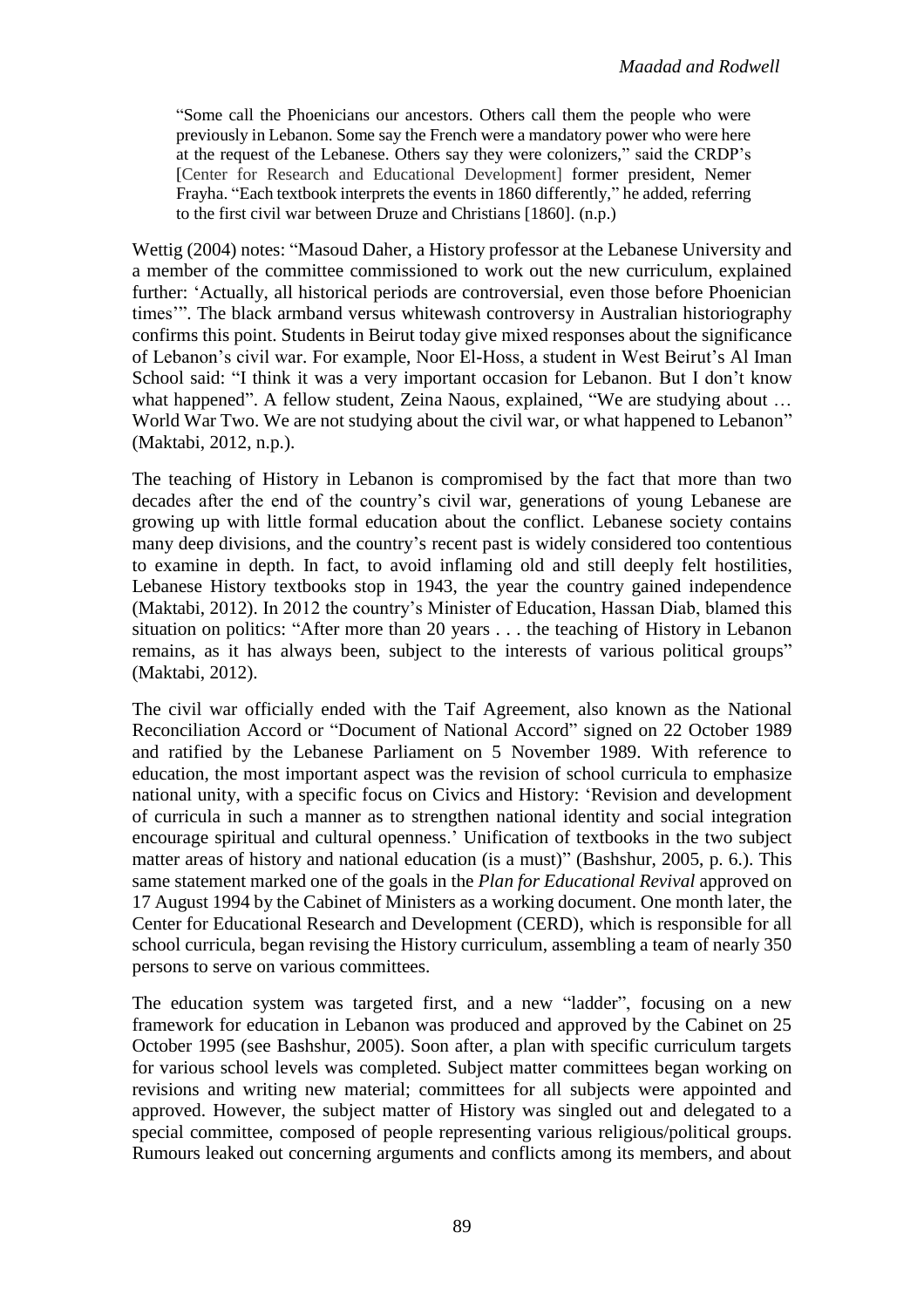reshuffling of memberships and resignations, and, when a copy of the new national curriculum was submitted for government approval (8 May 1997), with a new package of material covering all subjects, the subject matter of History was missing (Bahous et al., 2013). According to Bahous et al. (2013), three years later, the cabinet received and approved, on 10 May 2000, a brief document titled, *General Principles and Specific Goals for the Teaching of History*. When made public, it became clear that it was a very compromised and bland document, having been put together by a committee of six people who convened 50 meetings. When finally presented to the press on 10 May 2000, only one member out of the original six had survived the duration of the committee's work; other members had either resigned or been replaced.

Unfortunately, there is no way of knowing what viewpoints or arguments were exchanged during the long period of the work of the History Committee (three years), and what caused changes in membership and, more significantly, what reasons prevented the original committee from adopting modifications as requested in the 10 May document. The most important point to make is that, despite what the curriculum guidelines state, it remained difficult to translate these guidelines into teaching tools—that is, textbooks. Meanwhile, textbooks in all other subject-matter areas had already been issued and distributed to schools by the start of the 1997/98 academic year. Textbooks in History had to wait until 2001, when the first batch was produced. Even then, contentious issues existed; Wettig (2004, n.p.) writes that "although the Lebanese Curriculum and its Objectives (1997) were finally agreed upon, the concrete writing of textbooks proved impossible". Wettig (2004, n.p.) explains that "in 2001 new history books were issued for elementary grades 2 and 3 and soon objections were voiced against including 'Arabs' among other 'foreign conquerors' who 'occupied' and then eventually left Lebanon as they had done in previous times".

Bahous et al. (2013) describe how, in 2000, "the General Principles and Specific Goals of the Teaching of History, i.e. the overarching aim of the school subject, was finally produced and approved by the government" (p. 66). Yet, there was a lack of consensus by the CERD on what constituted the social reality of Lebanon. Should schools teach that Lebanon is a homeland for all of its people and as being "Arab in identity"? CERD insisted that this be changed to become "Lebanese identity" and "Arab affiliation". For Bahous et al. (2013, p. 66), "this modification shows that the Taif Agreement had failed to solve the historical tension in Lebanon between those claiming that the country is part of the Arab world and those denying it. Terms such as 'committed to Arab culture' were removed from other paragraphs as well". Consequently, for Bahous et al. (2013) "these debates and the changes made by CERD hence underline the fact that Lebanon's politicians still did not agree about the basic identity, history or destiny of the country" p.66).

The Lebanese History Committee attempted to overcome differences of historical interpretation by an appeal to historical processes, presenting the primary documents to students without any interpretation. Wettig (2004, n.p.) reported that, according to Masoud Daher, a History professor at the Lebanese University and a member of the committee commissioned to work out the new curriculum, controversies about the true course of history were overcome by allowing the "documents to speak for themselves in many parts of the new books". However, as Wettig (2004) observed, "what the controversies within the committee are, however, he [Daher] can't say" (n.p.).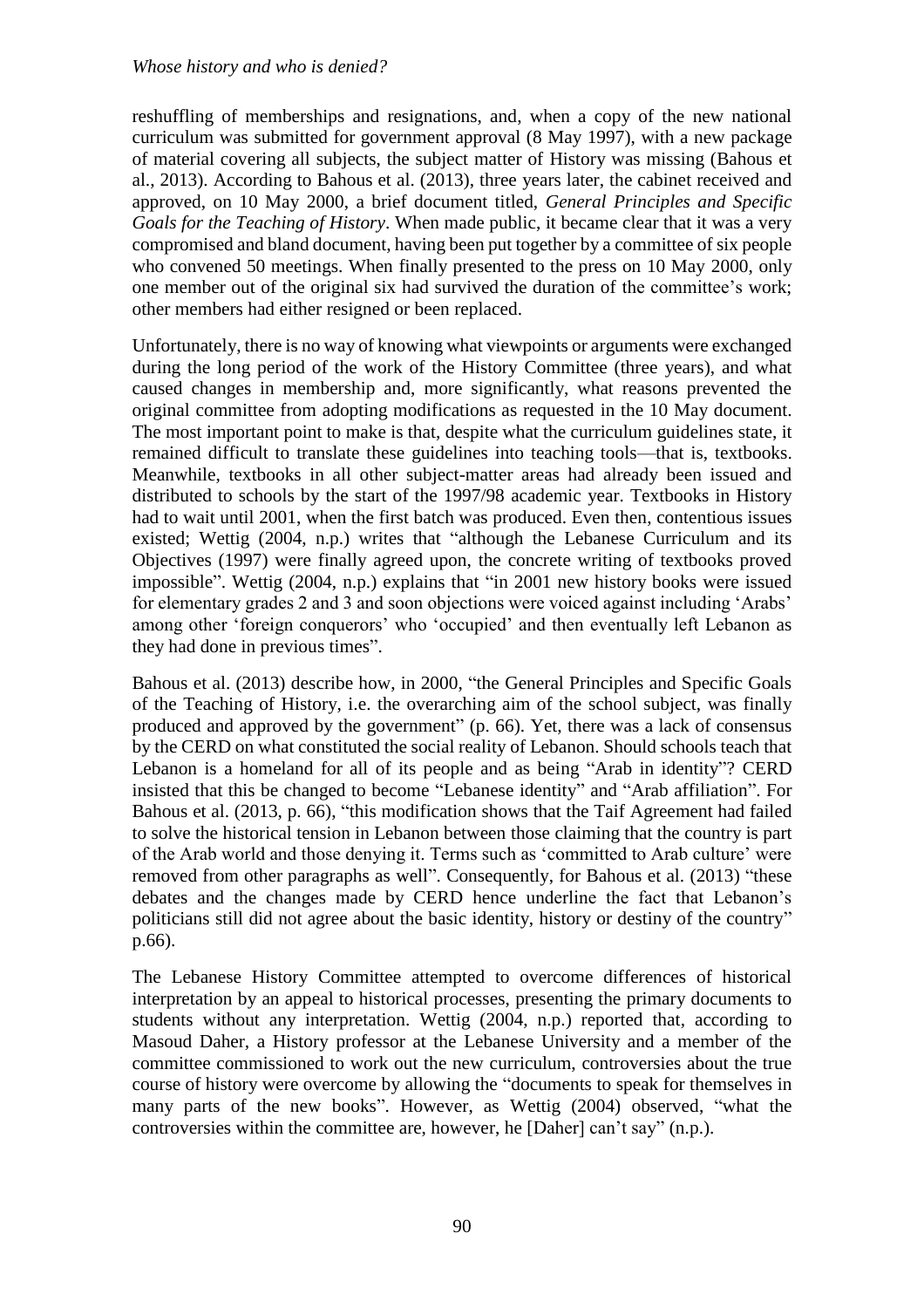Wettig (2004, n.p.) reported Daher as stating, in typical bureaucratese: "I don't speak about difficulties". Instead, Daher preferred "to talk about achievements". It appears that Daher and his fellow History Committee moved much of the Lebanese History curriculum content offshore where there was much less controversy. Wettig (2004) reported him as stating:

We included American, European, Asian and African history … I am sure it will be one of the best books in the Arab world.

We studied books from France, the United States, Germany, Japan to see how they teach … We didn't modernize the traditional material, but wrote a completely new book. In fact, maybe this book will be a shock for traditional historians. (n.p.)

But, even then, there was controversy––at least for 1999, with some blatant omissions in content. Dick (1999) reported, in the Beirut *Daily Star*, how the advocated inclusion of "the Armenian genocide of 1915 commemorated around the world every April 24 and often referred to by Lebanese politicians from a range of political affiliations, and is the subject of a 1997 parliamentary resolution", struggled to be incorporated in either the History or Civics curricula. Dick (1999) anticipated this content would be included in the Civics curricula. The curriculum was one hurdle but a general agreement on textbooks was another and more severe hurdle.

Munir Bashshur, professor of education at the American University of Beirut, is a prolific and articulate researcher of issues in Lebanese education. He describes, in his chapter: "The deepening cleavage in the Lebanese educational system", published in 2003, how the first curriculum review committee, established in 1995, did not only work much longer than expected on its task but how, then, when finally the first batch of textbooks was produced, a campaign broke out against the new textbooks. (Bashshur, as cited in Bahous et al., 2013, p. 67). Bashshur (2003) explained: "the work of this committee and its deliberations were handled almost like a state secret". National distrust only increased. According to Bashshur (2003), history as a subject under the new curriculum was inadvertently left out, while all the other subjects were packaged appropriately.

Using Bashshur's (2003) research, Bahous et al. (2013) go on to describe how "CERD had to issue a statement that those particular pages were to be removed from all existing and future copies of the textbooks" (pp. 69-70). Consequently, Bashshur concluded (2003, p. 167) that more than a decade after the Lebanese civil war ended and after the Taif Agreement, the various Lebanese groups still could not agree on how to write about their history (Bahous et al., 2013, p. 70). It was, however, all to no avail because, for Lebanese students, there was no history after the Lebanese civil war.

In respect to developing higher-order thinking, historical consciousness and historical literacy, do these restrictions on historical content really matter? In other words, can teachers achieve such goals for their students when large sections of historical content are excluded from the curriculum? In 2011, after the Lebanese Association for Educational Studies (LAES) third conference on "Education learning and teaching history: Lessons from and for Lebanon", a teachers' guide booklet titled: *Teaching history in Lebanon by creating learning spaces*, was developed. This booklet was created to provide support for teachers of History in Lebanon, providing new practices designed to enhance their classroom learning and engage their students. The booklet also aimed to promote and consolidate relationships between stakeholders in schools, government, communities and universities.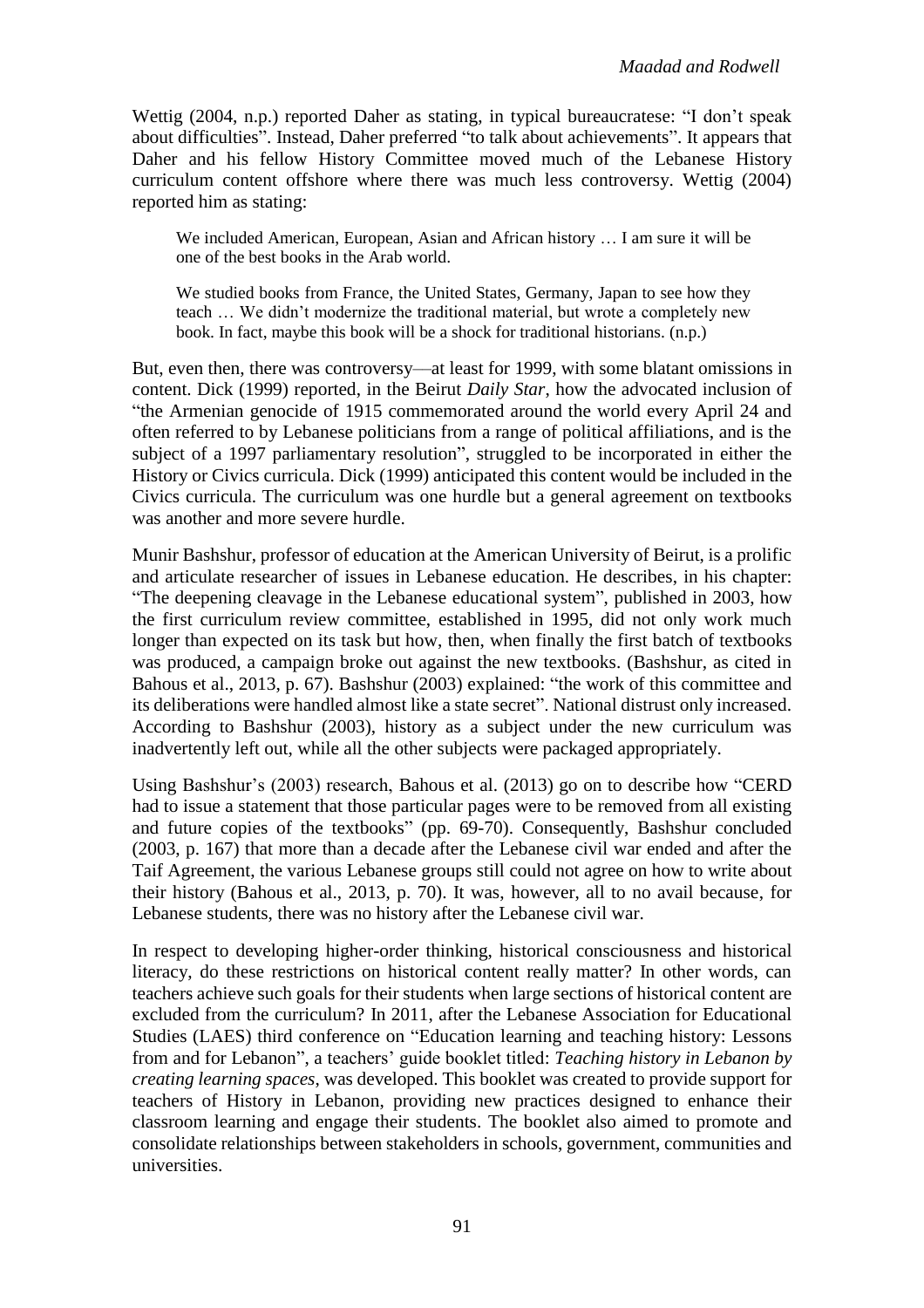Maadad (2013a, 9 September) reports that, according to a school principal who wishes to remain anonymous and was interviewed privately at a private Maronite school located in the mountains, "this booklet did not travel far". Concerning the consequence of a variety of textbooks representing various points of view, Maadad (2013) noted: "It brought to surface sensitive topics to the classroom. Teachers also found it hard to apply in their classroom, as it was deeply focused on higher-order of thinking and the learning process model which often requires access to past events in order to think critically". In an interview with another school principal in south Lebanon in a low socio-economic school, Maadad (2013b, 10 September) quoted the principal as stating: "bringing History back to the classroom created a division between the students especially the year 8 and 9 groups that came from different religious backgrounds and have been informed of the truth of the Lebanese war differently. Letting go of the past is the only way to move forward."

#### **CONTROLLING THE TEACHING OF HISTORY IN AUSTRALIAN SCHOOLS**

In Australia, the divisions caused by the History curriculum controversy were largely a result of disputes between politicians and policy bureaucrats. Liberal Prime Minister John Howard's 2006 Australia Day address to the National Press Club decried the "black armband" approach to teaching Australian History and the accompanying downplaying of the importance of the Australian national identity (Howard, 2006). Indeed, Barry Cassidy (2006), on the ABC national *Insiders* television program, asked rhetorically: "John Howard and his handpicked bureaucracy will decide what is taught in our schools? Is that what will happen in our classrooms?' (n.p.). The outcome dictated by those in political authority was to use History to produce national stories that do not challenge the status quo. Speaking to the National Press Club in Canberra on the subject of the national curriculum on 24 February 2010, Julia Gillard, then Deputy Prime Minister and Minister for Education in the Rudd Labor Government, announced that the teaching of History would be mandatory from 2012 (for a comprehensive press coverage of the speech, see Ferrari, 2010). However, the seeds for the making of the national History curriculum were in train long before Gillard's speech.

Prior to introducing the national History curriculum, the Howard Coalition sought to impress on schools a sense of definite values in the form of a National Values Framework. According to Clark (2006), in June 2004, John Howard and his Minister for Education, Dr Brendan Nelson, announced a \$31 million education package in which funding would be tied to the Framework. Increased Commonwealth support—commonly labelled "piggy-back" grants—was contingent upon the states implementing several policy initiatives underpinning the Australian government's national priorities, and shaping the nation's schools over the next decade. Contingencies included: a compulsory two hours of exercise for students every week; adoption of a national safe schools framework; and installation of a "functioning flag pole". The initiative was designed to support "greater national consistency in schooling", such as a standard school starting age and the promotion of educational standards, better reporting to parents, transparency of school performance and making values a core part of schooling framed the policy (Clark, 2006, pp. 162-3)––the critical question is: whose values? Clark (2006) argues that the intended values to be implemented in the nation's schools were those of the ruling political elite, which, at the time, was the Howard Coalition Government.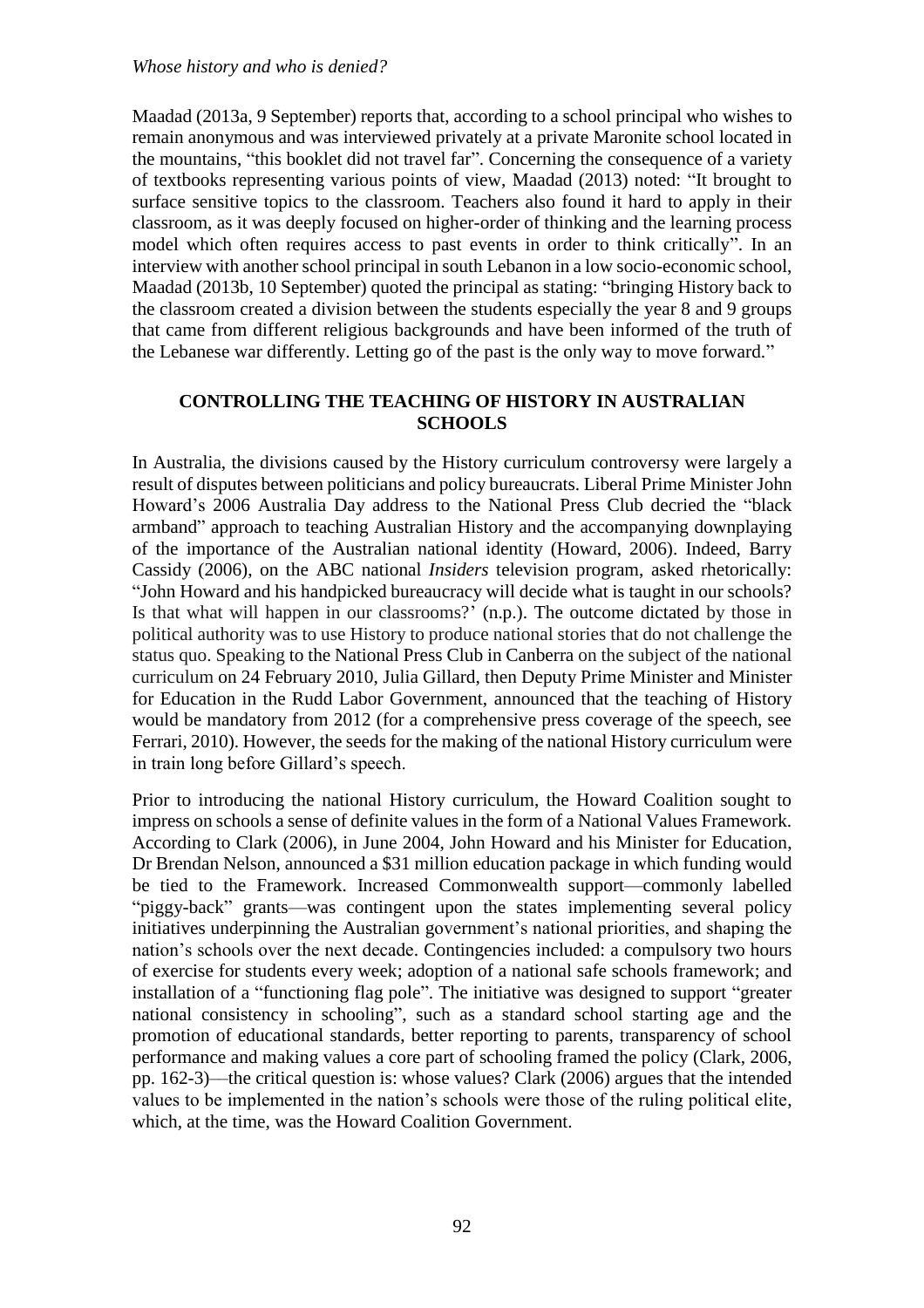In the lead-up to the 21 August 2010 federal election, South Australian Liberal MP Christopher Pyne, the Federal Opposition's education spokesman, declared: "the new national school curriculum over-emphasises indigenous [sic] culture and history and is a 'disaster'". For Pyne it "has been skewed to a black armband view of Australian History . . . The national curriculum appears quite unbalanced as it stands at the moment". He added: "We have a seemingly over-emphasis on indigenous [sic] culture and history and almost an entire blotting out of our British traditions and British heritage" (Hudson & Larkin, 2010). Over three years later, but now in sight of a Coalition victory in the forthcoming election on 14 September 2013, Pyne restated his claims, in *The Australian,*  that the ACARA National History Curriculum "was being rolled out in a 'patchwork' manner". Moreover, "he wanted to see Anzac day treated with more prominence" (AAP*,*  2013). For Pyne, "Anzac Day was currently listed alongside many other days, such as Harmony Day and Reconciliation Day, in the school curriculum". Indeed, "Anzac Day is very central to our understanding of our Australian character and our Australian history". Moreover, Pyne was reported as stating: "A Coalition government would also review elements of the curriculum that presented a 'black armband view' of Australian history … We think that of course we should recognise the mistakes that have been made in the past" (AAP, 2013). Thus, within a year of the introduction of the mandatory teaching of History in Australian schools, political squabbles began to emerge concerning the content of the Australian History curriculum. It appears, now, that every change of government at a national level may be accompanied with a rewriting of the Australian History curriculum.

What do these political changes to the Australian History curriculum add to our understanding of History curriculum theory? To what extent is this change in content and values of the curriculum actually reflected in classroom practice? While there is no empirical research to answer these questions, from our anecdotal evidence there seems to be a general acceptance by students, parents and teachers that this is the way it must be with regard to political influences on the curriculum. Perhaps, with such a massive swing by Australian voters to the Coalition at the 2013 federal election, it is not surprising that so many Australians might support changes to what is taught in history classes in schools. However, only empirical research will show how this translates into classroom practice. Only time and relevant empirical research will show whether or not Australians are prepared to accept this state of affairs with every change in government, and whether or not teachers, accordingly, alter their practices. How does the case of the History curriculum in Lebanon compare with the school History curriculum controversies in Australia?

#### **DOES THE EXCLUSION OF A NATIONAL HISTORY FROM A HISTORY CURRICULUM REALLY MATTER, AND WHAT ABOUT HISTORIOGRAPHY?**

This paper has detailed developments in the Australian national History curriculum which occurred as different political parties won office at the Federal level. Inter alia, a conservative Coalition will tend to have the History curriculum downplay a black armband view of Australia's Indigenous history, and will seek to place greater emphasis on Australia's European history, particularly through an emphasis on what ANZAC Day really means; that is, memory of the fallen, sacrifice and comradeship. There is, however, no suggestion, for example, that Australia's Indigenous history should be deleted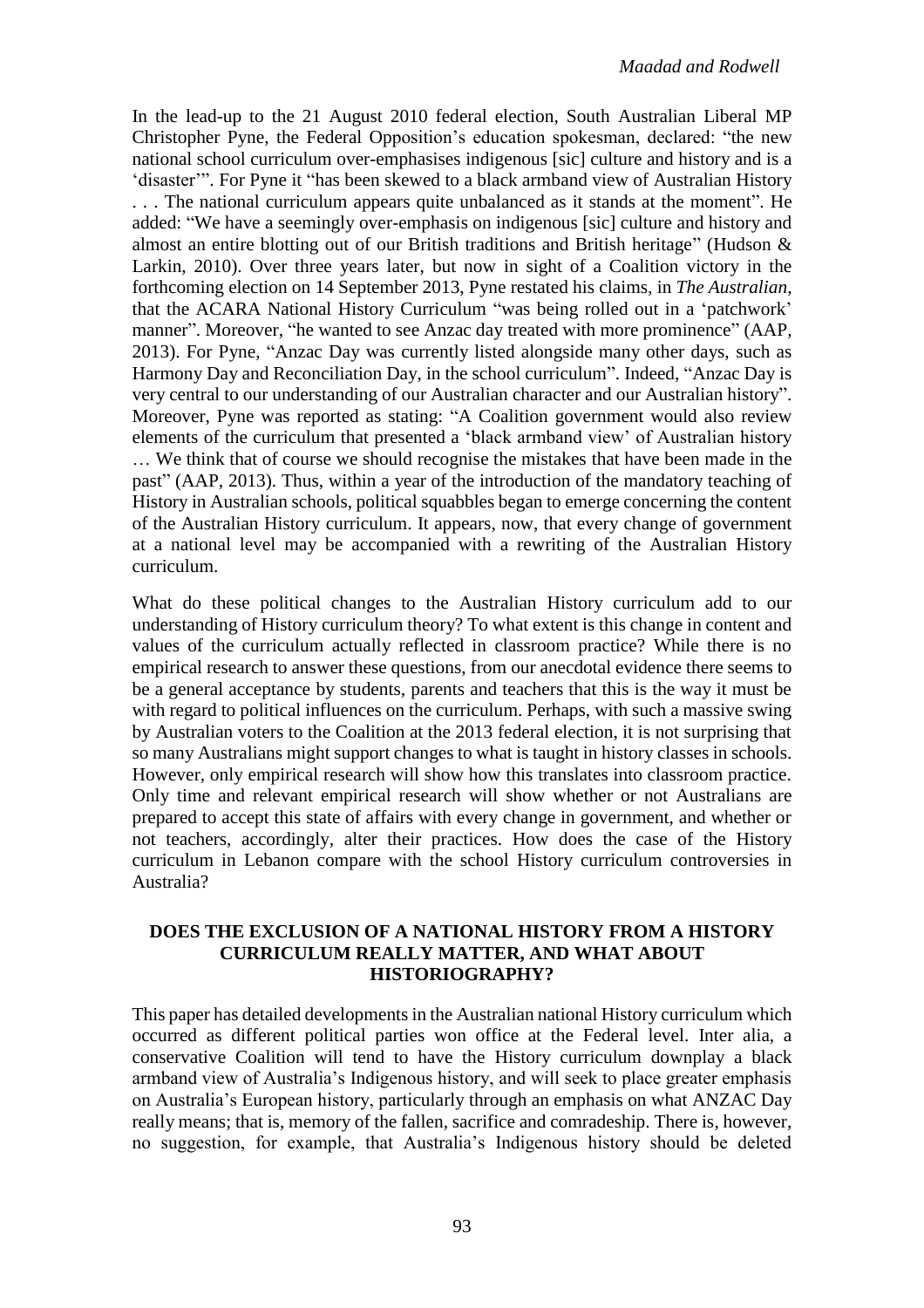altogether, which is significantly different from the Lebanese case in which the Lebanese post-civil war history now does not exist at all in the History curriculum.

Some researchers have considered the national consequences of omissions of significant events in history. According to Braslavsky et al. (2006**)**: "Education has historically played an important role in the promotion of principles and values that contributed to social cohesion through the construction of 'imagined communities'" (p. 91). Indeed, Braslavsky et al. suggest that, in the 19th Century, many of these imagined communities were erected on the notion of the "nation-state worth dying for" (p. 91). As generations of Australian History students will attest, in respect to the dominance of British values in the curriculum and knowledge of the British Empire, "in such a context, the purpose of education was mainly "to transmit the culture of adult generations to younger generations" and promote social cohesion through the promotion of cultural homogeneity and the embedding of socio-economic and political stratification" (Braslavsky et al., 2006, p. 91).

For politicians, the teaching of History has a special place in this process. Their concern, however, is with content. There are other important objectives—perhaps not so politically disputed. Braslavsky et al. (2006) explain the special role that a study of history has in the development of students' higher-order historical consciousness, or literacy. They state that by thinking in a "rigorous, conscious, constructive and critical manner … taking historical processes as a reference for their present acts, the holders of these competences are provided with more tools to stand for their rights and to respond to their duties" (p. 97). In a separate study for UNESCO, Braslavsky (2003) insists that a unified multicultural society depends on an open and nationally agreed-upon curriculum promoting open discussion and understanding of all cultures and religions with a country's national boundaries. In this respect, what is taught in schools is vitally important. It is the discourse in schools between teachers and students justifying what is included or what is excluded that is vital to a dynamic curriculum. Of course, this applies to any discipline and not simply History. In the History curriculum, this discourse develops a teacher's substantive historical knowledge and historical literacy generally.

## **TOWARDS HISTORICAL LITERACY AND THE DEVELOPMENT OF HISTORIOGRAPHY IN A HISTORY CURRICULUM**

In explaining how teachers move in a cognitive and affective manner through substantive content knowledge, we can refer to research by Lee and Ashby (2001), who explain this process:

Substantive history is the content of history, what history [is] 'about' . . . procedural ideas about history . . . concepts like historical evidence, explanation, change are ideas that provide our understanding of history as a discipline or form of knowledge. They are not what history is "about" but they shape the way we go about doing history. (p. 215)

Any History teachers' knowledge of his/her subject and, indeed, the content of most curricula is constantly in the process of change and continual development as social and cultural factors impact on and change current understandings and, consequently, on how we interpret the past. Rodwell (2013) argues that writing history is what people do to persuade others that events are knowable and that life and civilization has some direction and purpose. That is why events are being reinterpreted continually, as society's values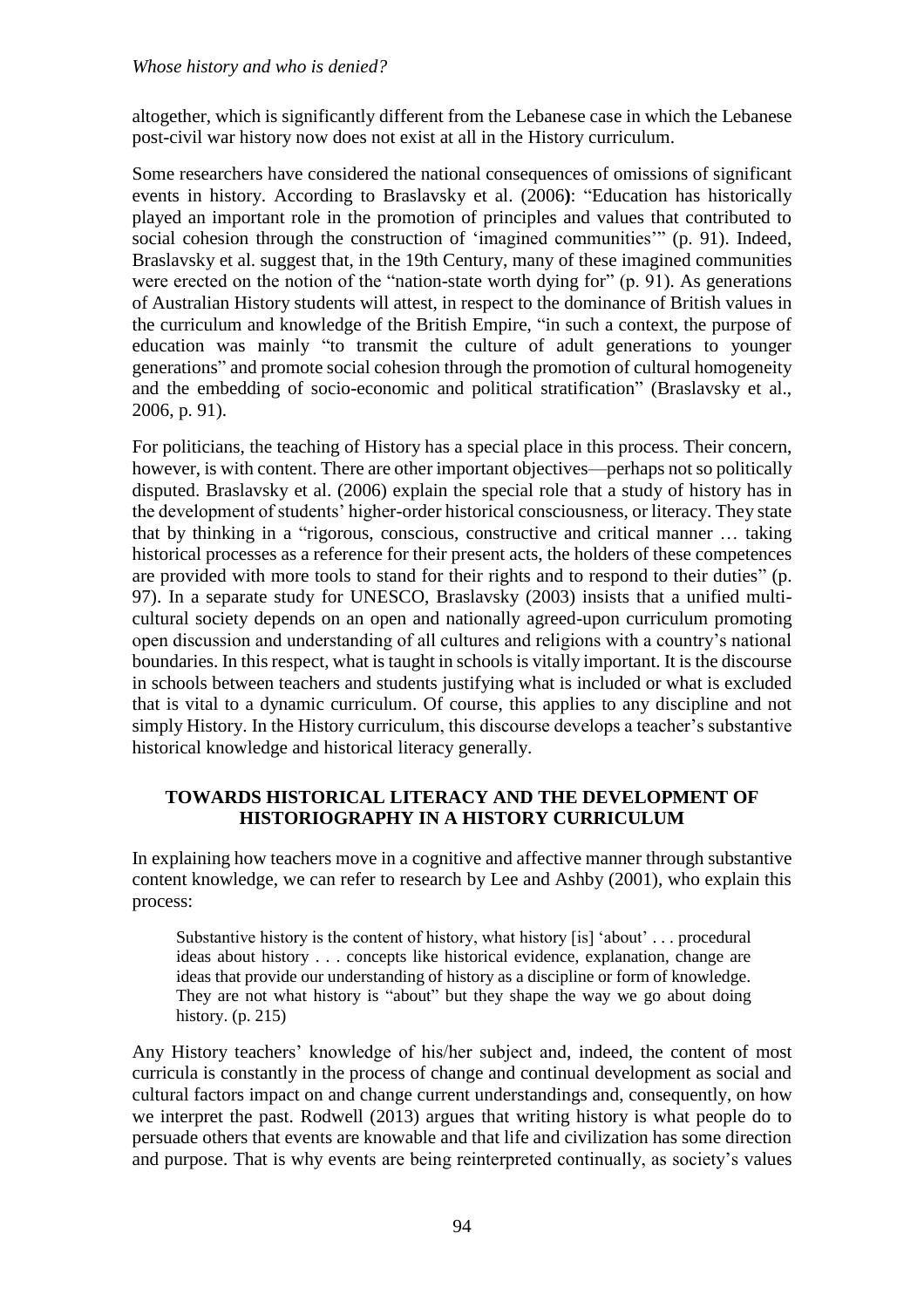and knowledge constantly change, allowing for an expression of new prejudices (see Rodwell, 2013, chap. 11).

Consequently, substantive history content knowledge is dynamic, constantly undergoing change as historians re-examine the past and respond to how social and cultural groups are increasingly given a voice in history or have it taken away from them in subsequent power struggles. For example, arguably, Indigenous Australians have only, since the 1960s and, in particular, as a result of the 1967 referendum, progressed to attaining their rightful place in Australian history. This, arguably, has occurred because of social, cultural and political changes (see Hirst, 2005), such as Indigenous activism––that really got underway in the early 1970s, and the writing of more sympathetic histories (e.g., Attwood, 2005; Reynolds, 1981/1982/2006; Reynolds, 2012). This, in turn, influences, and is influenced by, our procedural concepts of, for example: change, evidence and continuity. We come to understand these are transient and problematic terms. The relevance to the teaching of History is contextualised by a particular socio-political and cultural setting. Currently in Australia, with the implementation of the ACARA History Curriculum, considerable emphasis is being placed on these procedural concepts. For example, Taylor (n.d.), from the Australian National Centre for History Education, addressed the issue of developing "historical literacy" in our school students, and proceeded to outline a list of necessary components of historical literacy; these included: research skills, language of history, historical explanation, making judgements in history, and connecting the past with the self and the world today (Taylor, n.d., n.p.).

If a country's national History curriculum deletes or downplays large sections of its recent history, as does Lebanon, it is difficult to understand how teachers can develop historical literacy and an appreciation of historiography in their students. Maadad's (2013a, 2013b) research endorses this point of view. The situation in Lebanon contrasts sharply with that in the "black armband" versus "whitewash" issues prevalent in the discourse of the Australian History curriculum. Australian students and teachers are not being denied historical content; it remains highly accessible. The content in question is simply a matter of emphasis, accompanying a downplaying of the importance of ANZAC Day in the Australian national identity. However, from this patchwork of emphases comes an opportunity to develop, in students, the components of historical literacy as well as providing an opportunity to develop, in students, an appreciation of historiography—why some content is excluded (Parkes, 2011; Parkes, & Donnelly, 2014; Rodwell, 2013).

Can a higher-level historical consciousness and historical literacy be created in students in the absence of relevant historical content, such as content that is missing in Lebanon's national History curriculum? Braslavsky et al. (2006) suggests that, for Lebanon, "carrier" subjects, such as Geography and Social Studies, can provide this level of thinking and conscientiousness for students. Alternatively, subjects such as Civics and Citizenship Education, or Democracy Studies can achieve these ends. Moreover, "themes linked to collective memory, cultural diversity, discrimination, and so on could be introduced in literature (historical novels) or language classes" (p. 100). Either through incidental classroom discussion or through dedicated units of work in carrier subjects, students can engage in discussions which highlight some of the following topics:

- Who should write Lebanon's history?
- What topics should be included and excluded?
- Why do we study Lebanon's history?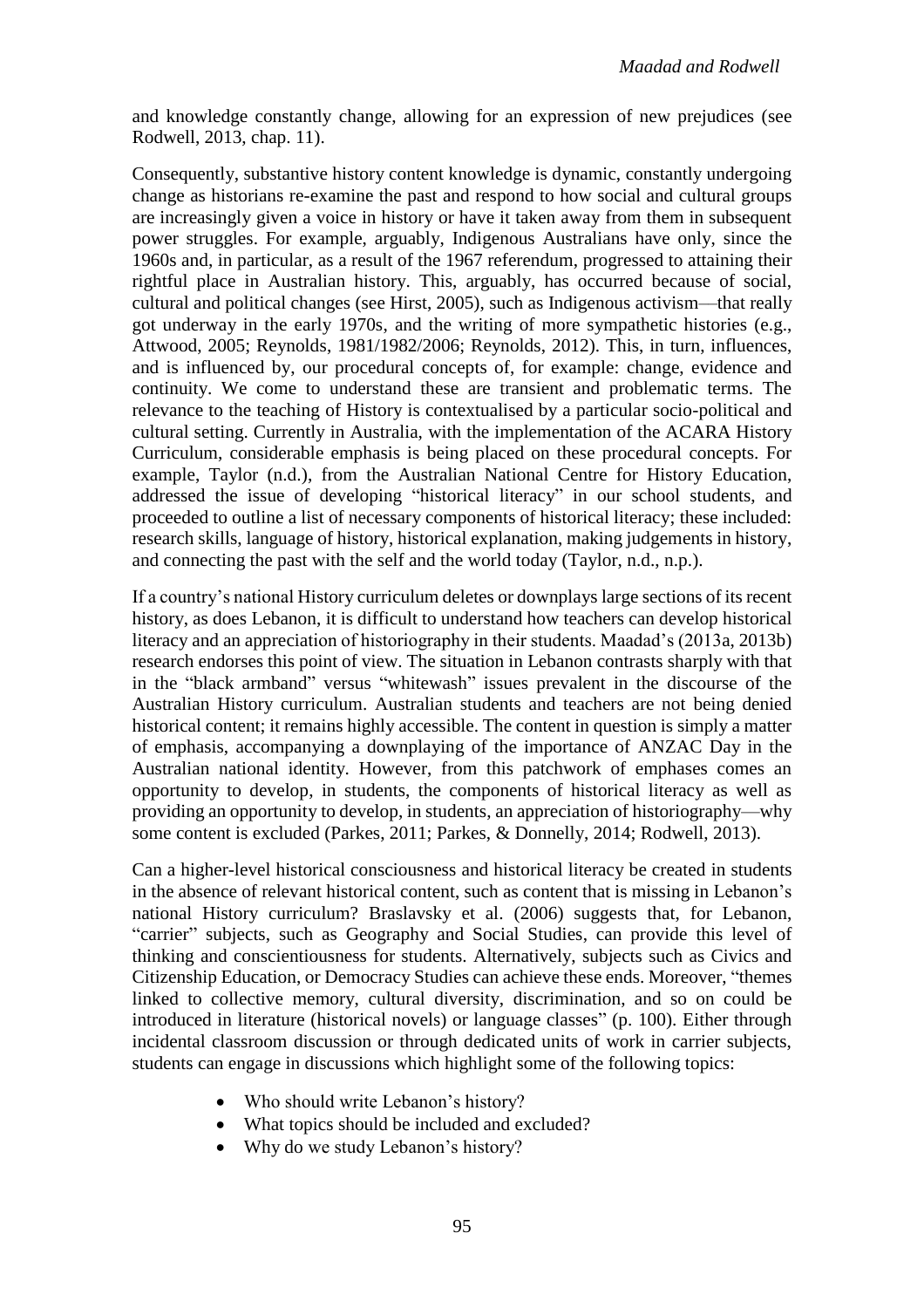- Why do people disagree about what should be taught in Lebanese history?
- How can the study of a country's history heal social divisions?

Of course, there are many more such questions which can be raised with students and they may encourage higher-order historical thinking and an understanding and appreciation of historiography. The same applies to issues of what should be included in the national Australian History curriculum. By focusing on topics excluded from the curriculum, opportunities can be provided to raise similar historiographical thinking and questions promoting high-order historical thinking. Perhaps this point can only be answered through further empirical research in Lebanese and Australian schools.

## **CONCLUSIONS**

Politicians express considerable concern about their nation's History curriculum. There is no doubting they want to control what their nation's students learn about the past. Clearly, there is much at stake. Political reality, presumptions and prejudice can override the needs of students and a nation's collective understanding.

Following the commencement of a national History curriculum in Australia in 2012, prior to the following year's Federal election and flushed with the likelihood of attaining power, the Coalition signalled it would make changes when it came to office. Most likely, these changes would mirror those expressed by Prime Minister John Howard in his 2006 Australia Day address to the National Press Club. These were contested views concerning the place of Indigenous Australian history in the country's history. There were also contested views concerning the place of ANZAC Day and what it means in Australia's history. Yet, compared to the state of Lebanon's national History curriculum, the changes proposed by the contested views seem quite mild.

When considering Lebanon's post-civil war History curriculum, the questions are whether the curriculum denies the birthright of Lebanese? or have generations of students been liberated from sectarian conflict? Removing mention of a large section of Lebanon's recent history is analogous to Australian politicians removing Australia's post-European settlement history of Indigenous Australian from the curriculum or removing the explanation for Australia's ANZAC tradition from the Australian curriculum. Apart from the obvious dire socio-cultural outcome—a nation's collective understanding—this paper argues that classroom discourse concerning these issues, based on open access to varying historical points of view, is essential if students are to develop higher-level historical literacy, historical consciousness and, importantly, general historical and historiographical understanding.

Does it really matter if Lebanese students miss out on the teaching of post-civil war history in their nation's history? Does this compromise the development in students of higher-order historical understanding, historical consciousness and historical literacy? Clearly, there is more at stake than Lebanon's collective national understanding and sense of being; that is, students' substantive historical understanding and appreciation of historiography. The so-called carrier school subjects, referred to by Braslavsky et al. (2006), may assist in the development of certain national ideals, such as democracy and citizenship, but further research is needed to determine if they can contribute to the essential aims of a History curriculum—those higher-level historical and historiographical understandings, and attitudes referred to above.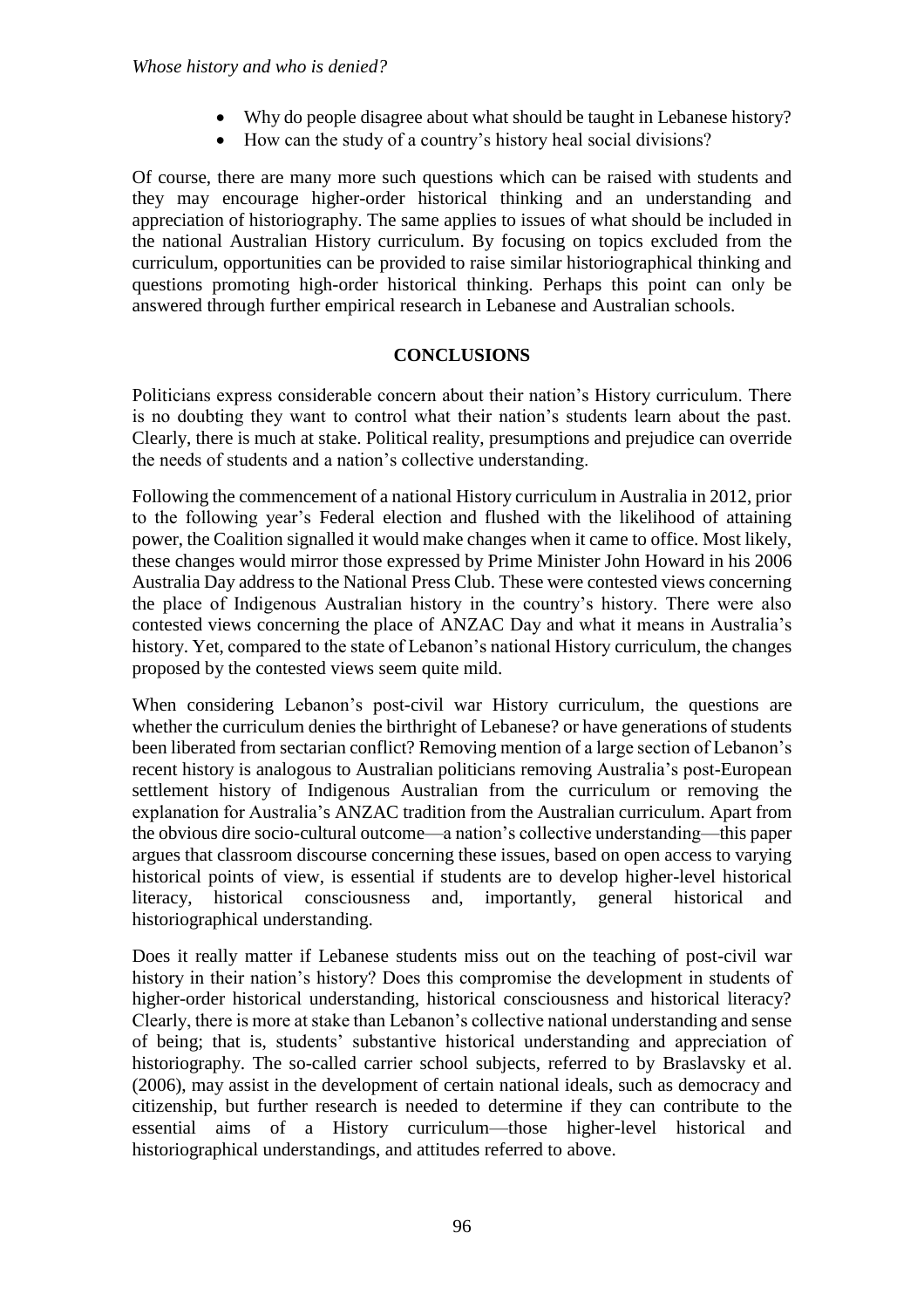#### **REFERENCES**

- AAP (2013). 'Christopher Pyne flags review of history curriculum'. *The Australian*, 22 April. Retrieved from http://www.theaustralian.com.au/nationalaffairs/christopher-pyne-flags-review-of-history-curriculum/story-fn59niix-1226625710712.
- *Agence France Press*, (2006, August 28). More than 350 Lebanese schools destroyed, damaged in war. Retrieved from http://reliefweb.int/report/lebanon/more-350 lebanese-schools-destroyed-damaged-war-un.
- Anderson, B. (1983/1991). *Imagined communities* (2<sup>nd</sup> ed). New York: Verso Press.
- Apple, M. W. (2004). *Ideology and the curriculum* (3<sup>rd</sup> ed). New York: Routledge.
- Attwood, B. (2005). Telling the truth about Aboriginal history. Sydney Allen & Unwin:
- Bahous, R., Nabhani, M. & Rabo, A. (2013). Parochial education in a global world? Teaching history and civics in Lebanon. *Nordidactica – Journal of Humanities and Social Science Education*, pp. 57-79.
- Bashshur, M. (2003). The deepening cleavage in the educational system (of Lebanon)', in Theodor Hanf & Nawaf Salam (Eds.), *Lebanon in limbo* (pp. 159-179). Baden-Baden: Nomos Verlagsgesellschaft.
- Bashshur. M. (2005, November 10-12). *Learning about the Other and teaching for tolerance in Muslim majority societies*. Paper presented for The Oslo Coalition on Freedom of Religion or Belief, Oslo, at the Center for Values Education Workshop, Istanbul.
- [Brantlinger,](https://muse.jhu.edu/results?section1=author&search1=Patrick%20Brantlinger) P. (2004). "Black armband" versus "white blindfold" history in Australia. *Victorian Studies*, *46*(4), 655-674.
- Braslavsky, C. (2003, June 19-20). *Payloads and accessories: The content of education in a multi-ethnic and multi-cultural world*. Paper presented at the Policy Forum: Planning for diversity: Education in multi-ethnic and multi-cultural societies, Paris, France, HEP-UNESCO.
- Braslavsky, C., Borges, C., Souto Simão, M. & Nhung Truongl, M. (2006). 'Historical competence as a key to promote democracy'. In A. Benavot& C. Braslavsky, in collaboration with Truong N. (Eds.). *School knowledge in comparative and historical perspective: Changing curricula in primary and secondary education*. Hong Kong: Comparative Education Research, University of Hong Kong.
- Brett, R. & McCallin, M. (1996). *Children: The invisible soldiers*. Stockholm: Swedish Save the Children.
- Cassidy, B. (2006, October 8). National curriculum push criticism "misguided". *ABC Insiders*. Retrieved from http://www.abc.net.au/insiders/content/2006/s1758091.htm.
- Clark, A. (2006). *Teaching the nation: Politics and pedagogy in Australian History*. Melbourne: University of Melbourne Press.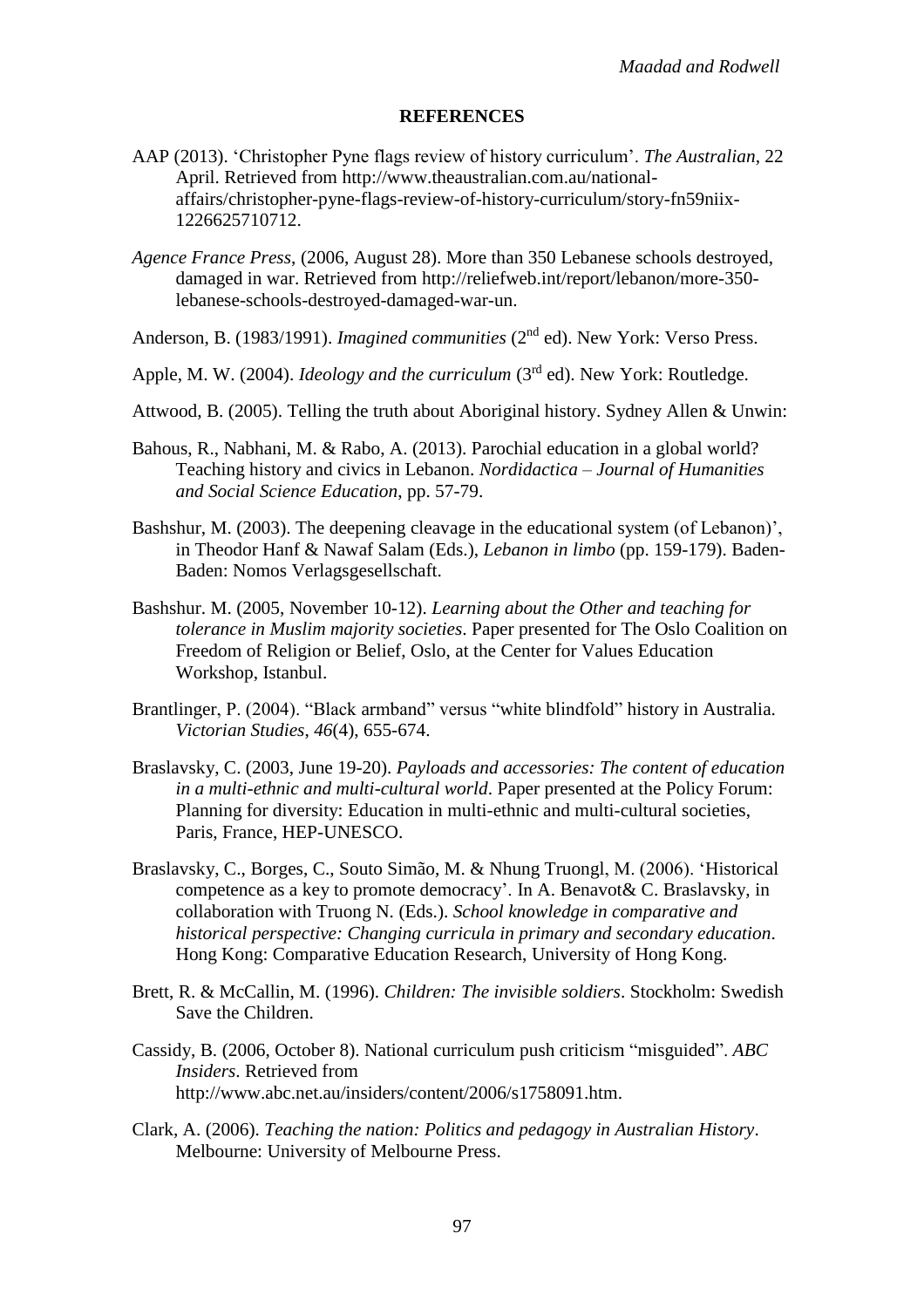- Coslovich, G. (2008, October 25). 'Uncovering history in black and whitewash'. *The Age*. Retrieved from http://www.theage.com.au/federal-politics/uncoveringhistory-in-black-and-whitewash-20081024-5872.html#ixzz2lQMUXjK7.
- Curthoys, A. (2006, July 19). History in the Howard era. Presented at the Professional Historians Association', History House, 133 Macquarie Street, Sydney. Retrieved from http://www.phansw.org.au/wpcontent/uploads/2012/11/CurthoysHistoryintheHowardEra.pdf.
- Dick, M. (1999, April 24). Curriculum still omits Armenian genocide', *Daily Star*. Retrieved from http://www.dailystar.com.lb/News/Lebanon-News/1999/Apr-24/31816-curriculum-still-omits-armenian-genocide.ashx#axzz2lLg9RViB
- Ferrari, J. (2010, February 25). Letters, sounds at core of new curriculum, *The Australian*.
- Guyver, R. (2011). *The role of government in determining the school history curriculum: Lessons from Australia. History and policy: Connecting historians, policymakers and the media*. Retrieved from www.historyandpolicy.org/papers/policy-paper-120.html.
- Hirst. J. (2005). *Sense and nonsense in Australian history*, Melbourne: Black Inc.
- Hobsbawn, E. J. (1962). *The age of revolution: Europe 1789-1848*. London: Weidenfeld & Nicholson.
- Howard, J. (2006). Australia Day address to the National Press Club, Parliament House, Canberra. Retrieved from Australianpolitics.com http://australianpolitics.com/news/2006/01/06-01-25\_howard.shtml
- Hudson, P. & Larkin, S. (2010, March 1). 'Christopher Pyne slams "black armband" national education curriculum', *Herald-Sun.* Retrieved from [http://www.adelaidenow.com.au/christopher-pyne-slams-black-armband-national](http://www.adelaidenow.com.au/christopher-pyne-slams-black-armband-national-education-curriculum/story-e6frea6u-1225835737539)[education-curriculum/story-e6frea6u-1225835737539.](http://www.adelaidenow.com.au/christopher-pyne-slams-black-armband-national-education-curriculum/story-e6frea6u-1225835737539)
- Lee, P. J., & Ashby, R. (2001). Empathy, perspective taking, and rational understanding'. In O. L. Davis Jr., S. Foster, & E. Yeager (Eds.), *Historical Empathy and Perspective Taking in the Social Studies*. Boulder: Rowman and Littlefield.
- Library of Congress. (2012). Lebanon- The society. *Federal Research Division*. Retrieved from http://data.mongabay.com/reference/country\_studies/lebanon/SOCIETY.html.
- Maadad, N. (2013a). Interview school principal, Maronite school (anonymous) (9 September, Matn), Lebanon.
- Maadad, N. (2013b). Interview school principal (anonymous) (9 September, South Lebanon), Lebanon.
- Maadad, N. (2016). *Correspondence*, Adelaide, (7 March).